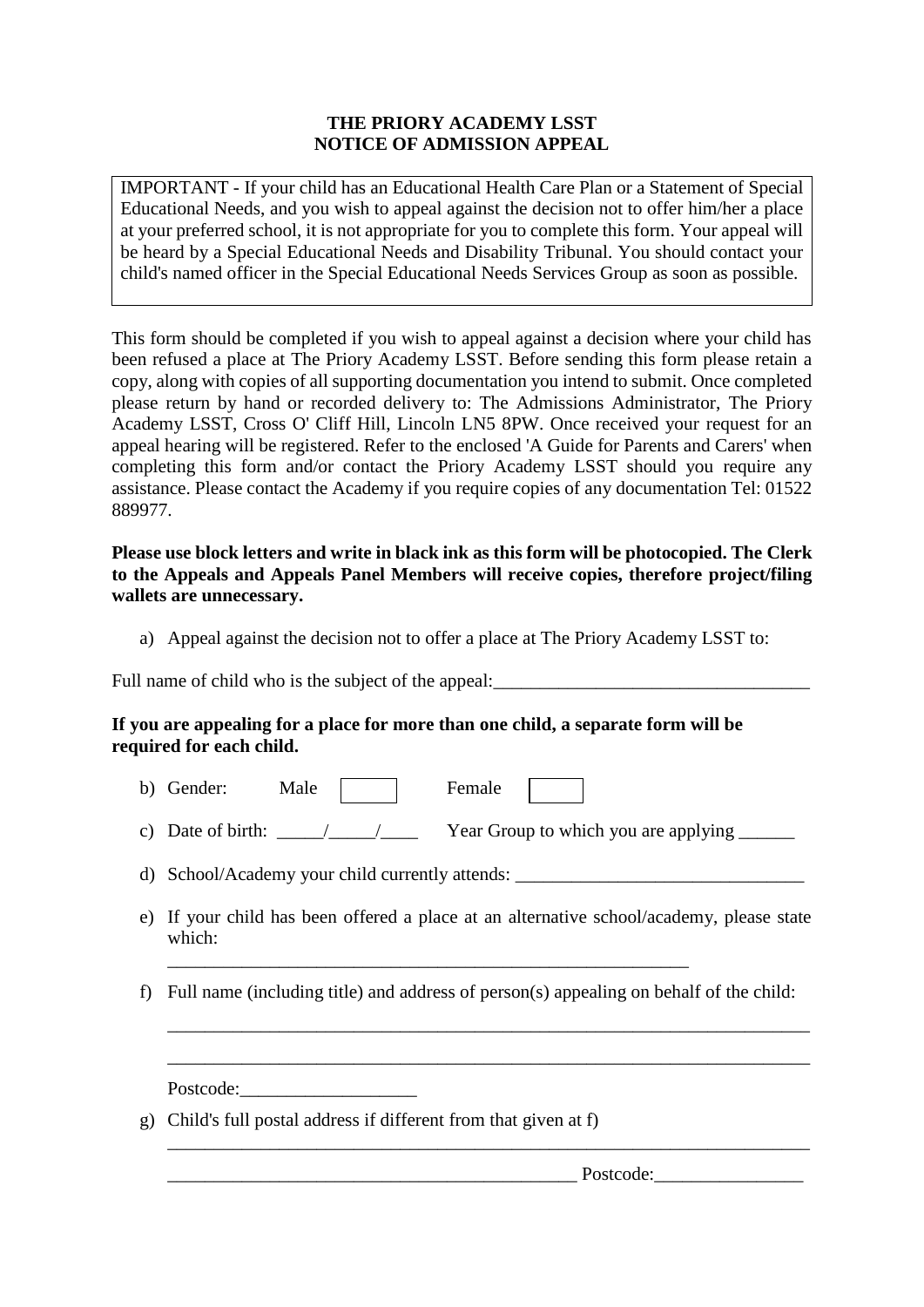## **h) If you are moving house please give details of new address below.**

**Important** - if you are likely to change address between the date you send in your Notice of Appeal and the date you wish your child to start at the Academy, please read carefully section 5.1 in the 'A Guide for Parents and Carers' entitled 'Change of Address

\_\_\_\_\_\_\_\_\_\_\_\_\_\_\_\_\_\_\_\_\_\_\_\_\_\_\_\_\_\_\_\_\_\_\_\_\_\_\_\_\_\_\_\_\_\_\_\_\_\_\_\_\_\_\_\_\_\_\_\_\_\_\_\_\_\_\_\_\_\_\_\_\_\_\_

|                    |                                                                                                                                                                                                        |  |                               | Postcode: Postcode: |  |                                                   |                  |                |  |
|--------------------|--------------------------------------------------------------------------------------------------------------------------------------------------------------------------------------------------------|--|-------------------------------|---------------------|--|---------------------------------------------------|------------------|----------------|--|
|                    |                                                                                                                                                                                                        |  |                               |                     |  |                                                   |                  |                |  |
| $\ddot{1}$<br>Name | Other children in the family (under the age of 19):                                                                                                                                                    |  | <b>Current School/Academy</b> |                     |  |                                                   |                  |                |  |
|                    |                                                                                                                                                                                                        |  |                               |                     |  |                                                   |                  |                |  |
|                    |                                                                                                                                                                                                        |  |                               |                     |  | <u> 1989 - Johann Barbara, martxa alemaniar a</u> |                  |                |  |
|                    | $\overline{\phantom{a}}$ and $\overline{\phantom{a}}$ and $\overline{\phantom{a}}$ and $\overline{\phantom{a}}$ and $\overline{\phantom{a}}$ and $\overline{\phantom{a}}$ and $\overline{\phantom{a}}$ |  |                               |                     |  |                                                   |                  |                |  |
| $\mathbf{i}$       | Have you received a letter from The Priory Academy LSST Yes<br>refusing your child a place? (if you have, please attach).                                                                              |  |                               |                     |  |                                                   |                  | N <sub>0</sub> |  |
| $\bf k$            | It is in your best interests to attend the appeal. Please<br>Can<br>indicate if you are able to attend the appeal.<br>Attend                                                                           |  |                               |                     |  |                                                   | Cannot<br>Attend |                |  |
| $\mathbf{I}$       | If attending the hearing will anyone come with you?                                                                                                                                                    |  |                               |                     |  | Yes                                               |                  | N <sub>0</sub> |  |
|                    | m) Name and address of your friend, supporter or representative:                                                                                                                                       |  |                               |                     |  |                                                   |                  |                |  |
|                    |                                                                                                                                                                                                        |  |                               |                     |  |                                                   |                  |                |  |
|                    | Your friend, supporter or representative's relationship to child (e.g. teacher, family, private                                                                                                        |  |                               |                     |  |                                                   |                  |                |  |
|                    |                                                                                                                                                                                                        |  |                               |                     |  |                                                   |                  |                |  |
| tutor etc):        | n) Do you require the services of an interpreter at the appeal?                                                                                                                                        |  |                               |                     |  | Yes                                               |                  | No             |  |
|                    | If so which language do you require?                                                                                                                                                                   |  |                               |                     |  |                                                   |                  |                |  |
|                    | o) Do you require the services of a signer at the appeal?                                                                                                                                              |  |                               |                     |  | Yes                                               |                  | No             |  |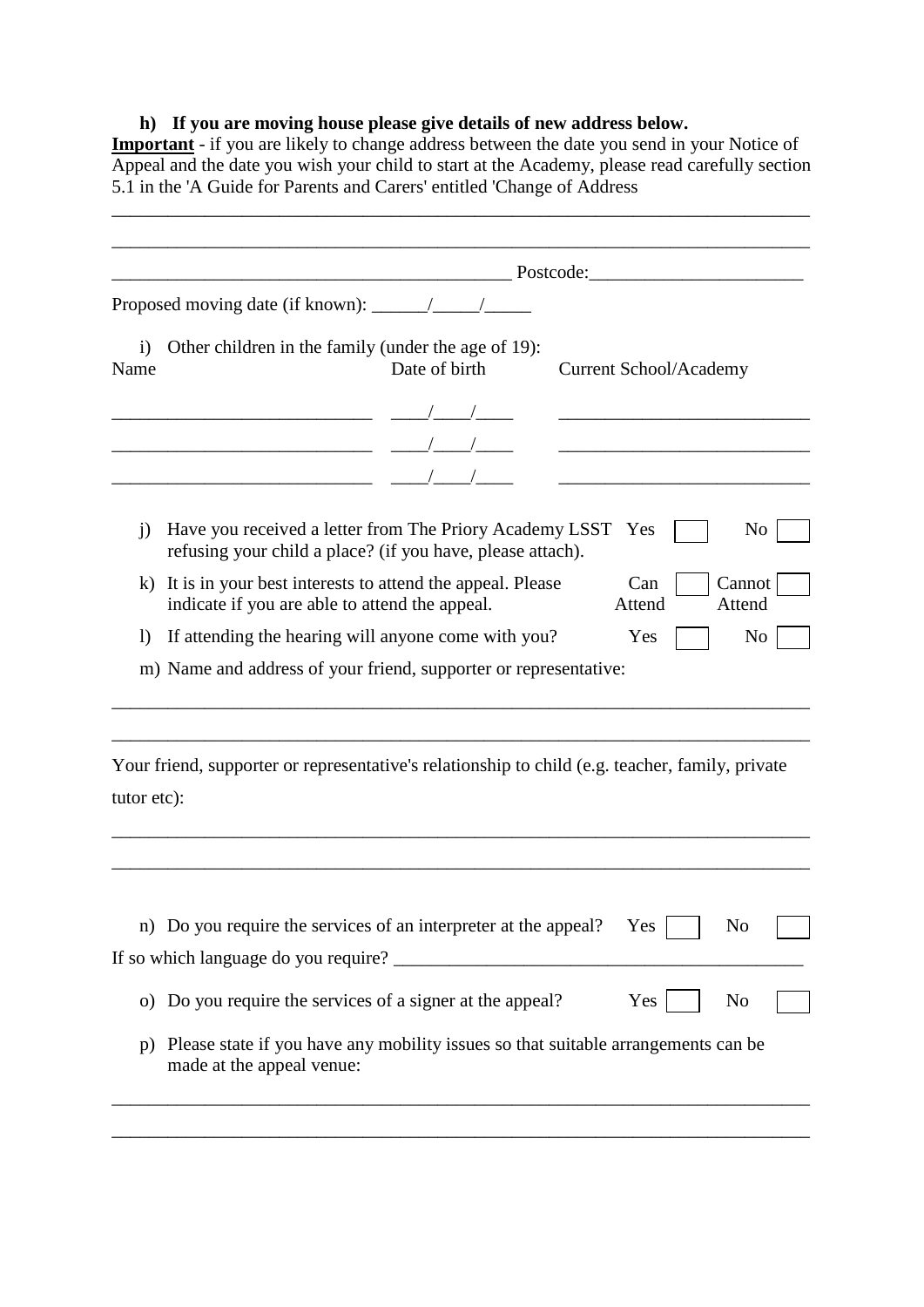q) You are legally entitled to 10 school days' notice of the date your appeal is to be heard. Do you agree to less than 10 school days' notice if necessary?

| . .<br>Y es | No<br>- |  |
|-------------|---------|--|
|             |         |  |

N<sub>o</sub>

 $Yes \lceil$ 

r) Please indicate if an appeal has previously been heard for this child, or any of your other children, for a place at any Lincolnshire school.

If so please provide details:

Please provide the reason(s) for this appeal and why you wish for your child to attend The Priory Academy LSST. This may include reasons such as: medical, geographical, religious or any other relevant information. Please securely attach copies of any supporting documentation e.g. medical certificates. Refer to the section in the 'Guide for Parents and Carers' on Supporting Evidence

The reason(s) for my/our appeal are: